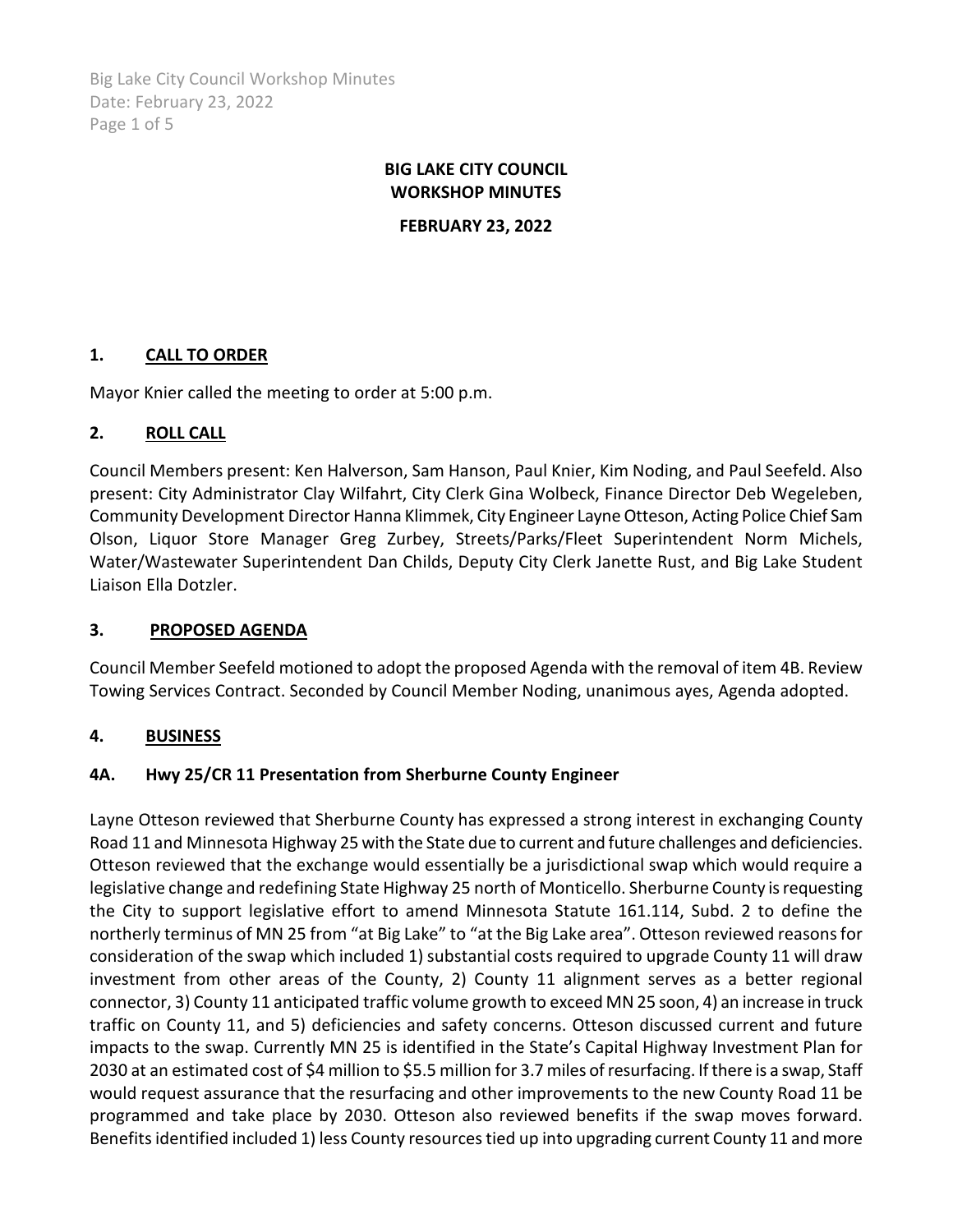Big Lake City Council Workshop Minutes Date: February 23, 2022 Page 2 of 5

available for county wide infrastructure in Big Lake, 2) better communication and shorter response time regarding traffic concerns, general maintenance and snow plowing, 3) processes related to right of way permits and platting are typically more efficient and faster, 4) adjacent property owners are better able to connect with County staff rather than State staff, and 5) there may be grants available under County jurisdiction. Otteson reviewed potential concerns if the swap moves forward including 1) status of the State programmed resurfacing in 2030 for current MN 25, 2) future cost impacts to the City at US 10 signal based on County's cost participation policy due to City's corporate limits, 3) businesses currently have on-street parking on west side of MN 25, and 4) the City may lose its voice moving forward. Otteson reviewed that Staff is somewhat neutral but recognizes growth and changing traffic patterns with time. Staff would like Council to consider supporting the swap with the assurance that new County 11 would be programmed for resurfacing by 2030 or sooner.

Andrew Witter, Sherburne County Public Works Director clarified that the statute change we are looking to achieve through the MN Legislature only provides flexibility in allowing continued communications between the County, the Townships, and the State of MN. The current statute language was laid out back in 1921 when it was passed by Charles Babcock who is a former Sherburne County Commissioner, and was the first Commissioner of Transportation for the State of MN. The statute identifies the trunk highway system throughout the state and identifies specific communities that the trunk highway needs to go through or near. In this situation, statute says that Highway 25 needs to go to Big Lake. Witter reiterated that this is only a statute change to allow us that flexibility to continue these discussions. As the statute is currently written, we would not be allowed by law to have these conversations with the State of MN about a jurisdictional transfer. The county started to become aware of this in 2017 to 2019 when they started to look at the river crossing. During the study, they found that the majority of regional trips through the area do tend to take that route, and noted that MnDOT is already signing CR 11 as the connection between I94 and US Highway 10. Witter discussed the large amount of freight vehicles that travel this corridor, with the numbers being prior to some of the development that has occurred in the Becker Business Park. About 30% to 40% of the vehicles that are traveling from I94 to US Highway 10 are doing so via CR 11 right now. Witter also reviewed the Highway 25 and CR 11 comparative analysis, and noted that Highway 25 has more private access points than CSAH 11 has, and noted that we haven't seen a lot of issues as far as crashes on either one of the roads. Witter discussed the turnback account that comes out of the Highway User Distribution Fund, and maintaining the capital funds that they have already identified for 2030. Witter also noted that if the jurisdictional transfer happens, they will insure that money will stay with the current road. Witter also noted that people don't care who owns the road, what they really care about is that they are maintained and that the roads get them to where they need to go. Witter discussed the signal/intersection improvements that were done at the Hwy 10/25 intersection about 10 years ago and reviewed the potential cost participation differences between the County and MnDOT for future improvements to this intersection. Witter also discussed that they are not looking at eliminating on-street parking, noting that parking is allowed in downtown Zimmerman.

Council Member Halverson discussed the Hwy 10/25 intersection improvement project, and asked if we borrowed the next 20 years of state aid to complete this project. Deb Wegeleben reviewed that we have a PFA loan on the project, and the State of MN pays the loan payments for us. Halverson asked if it is a concern that we are so extended on this project already and won't have money for the other one. Wegeleben responded that she has that same concern. Otteson reviewed the agreement from 2010 and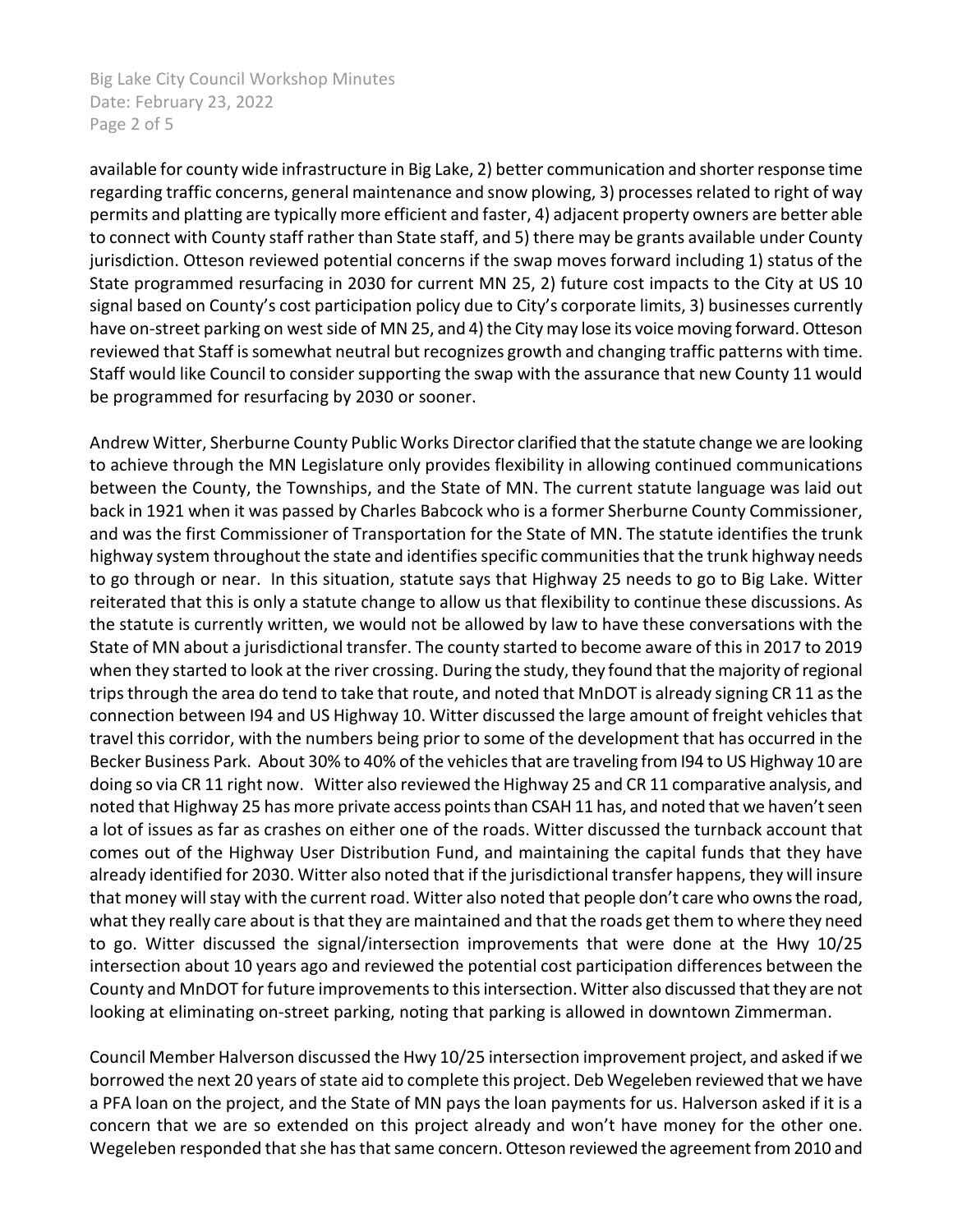Big Lake City Council Workshop Minutes Date: February 23, 2022 Page 3 of 5

explained that the state will still control the intersection because of its proximity to US Hwy 10. The difference in the future would be instead of three state legs, there would only be two consisting of the City and County. Halverson asked if we would be front loading ourselves by borrowing ahead, questioning if we will ever catch up as we are so far out in advance. Otteson noted that it will depend on the amount of the improvements in 2030, noting that the scope of the work should be less than what was done in 2010. Witter discussed that the Hwy 10/25 intersection operates at a level C, and is projected in 2040 to operate at the same level. Any work that is going to be needed there in the future is probably going to be minimal and won't be as invasive as it was last time. This would also give the City the potential to have those discussions about the loan we currently have, noting that it would open back up the trunk highway turnback fund and we might be able to negotiate a payoff of that.

Halverson also discussed that years back, the City of Monticello tried to jump the river with a hostile annexation attempt stating traffic concerns as the reasoning. Halverson questioned if we fix this and do upgrades, is there the potential for them to make the same attempt. Clay Wilfahrt explained that we now have an Orderly Annexation Agreement in place with the Township for the west half of the Hwy 25/CR 11 intersection area, which was done in direct response to Monticello's desire to annex this area. Wilfahrt also noted that the primary barrier for Monticello is the financial burden of running water and sewer infrastructure across the Mississippi River.

Mayor Knier asked for further information on the trunk highway turnback. Witter explained that there is a MnDOT highway account that comes from the highway user tax distribution fund which is where state aid dollars come from. There is a portion of those funds that gets set aside for turnback's to provide funds to make sure they are not turning back something that will cause issues with a community or a county. Witter acknowledged that they are out a number of years because there are a bunch of turnback'sthat they are looking at. His experience with turnback's with the State is that it is essentially a negotiation with limits and bounds. We have the opportunity to have them upgrade the road before turnback, or we can get a cash in lieu payment. Witter also discussed that they already have \$4 to \$5 million earmarked for resurfacing work in this corridor. Wegeleben discussed that a PFA loan can't be paid back early, and explained that the payment made by the state comes out of our yearly MSA funds. Halverson discussed if the PFA loan can be added into the negotiations so that it comes out of the State's funds versus our MSA. Knier also asked if we can negotiate with the County on added costs. Witter responded that he can't answer that specifically as the agreement will be between the County and the State, but we could possibly have a separate agreement between the County and the City in the form of a signal cost participation agreement. Otteson reviewed language in past cost participation agreements and how costs have been distributed.

Council Member Seefeld discussed how a future additional bridge crossing could affect traffic volumes on CR 11. Witter responded that it hasn't been determined yet where a bridge crossing will occur. Witter also discussed that based on the modeling they have done, almost every future bridge alternative they have looked at shows that the traffic volumes on Hwy 25 will drop anywhere from 5 to 10 years out, and then they go back to where they are today.

Council Member Hanson discussed that Becker has passed a resolution of support at their last meeting, and asked what their pros and cons were, specifically asking what their benefit will be for this swap.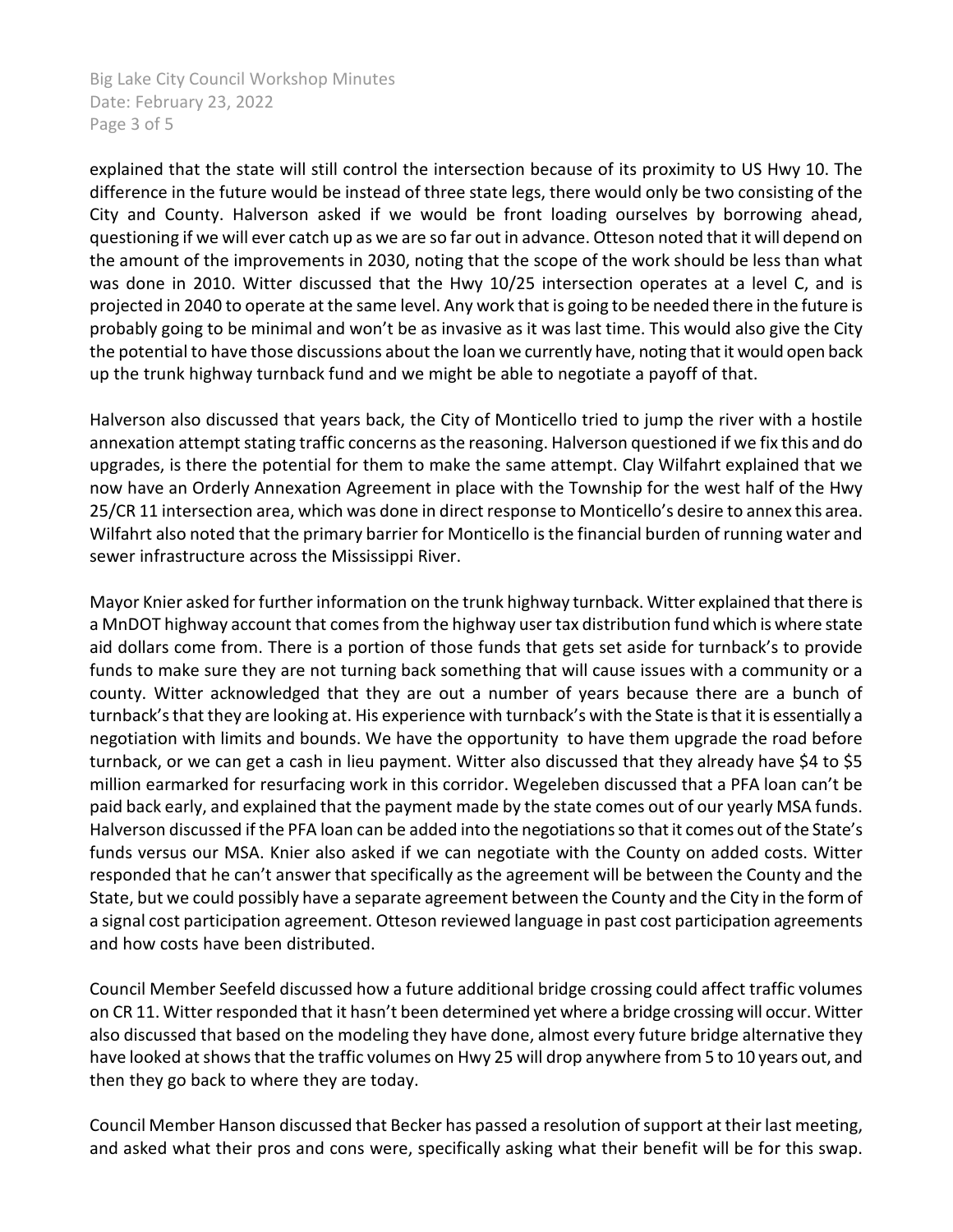Big Lake City Council Workshop Minutes Date: February 23, 2022 Page 4 of 5

Witter indicated that he can't speak for them, but anticipates that they are doing this in response to the Trunk Area Hwy 25 Study results and the CR 11 high traffic volumes. The County really didn't give them much for pros and cons, it was something that they looked at internally and made the decision on when the County made the request to them. Witter also discussed that Big Lake Township has recently, or will be passing a support resolution as well. Halverson stated that this swap would be huge for Becker to build up their industrial park, noting that there is a substantial amount of commercial traffic on CR 11. Otteson asked if CR 11 will be upgraded to deal with the deficiencies identified regardless of the swap. Witter indicated that the County doesn't have anything in their CIP 5-yr plan for improvements to CR 11. If the swap does occur it would open up some funds. Witter stated that the County Board's priority isthe interchange at CR 4/Hwy 169 in Zimmerman, but that the CR 11 project is projected to come next. This isn't a priority of MnDOT so as a community we need to drive it and push some of those major projects as it will put more focus on it.

Mayor Knier stressed that he wants more conversation on if by passing this resolution of support, that it won't cost taxpayers money in the future. Knier noted that he won't have a problem with the swap as long it doesn't cost the taxpayers money. Council Member Seefeld agreed with Knier, noting the law of unintended consequences, we want to make sure that we don't end up with unintended consequences. Halverson stressed that if we do the swap, our feet will be in the game. We won't be able to undo it if we agree to the swap. Witter reiterated that all Council is being asked to consider at this time is for a support resolution to add flexibility to the statute language, and noted that this will be a two to threeyear process. Knier responded that every inch down the road we take makes it harder to change our minds the further we get in.

Wilfahrt recapped that there is a desire for a cost analysis of what this would look like under state jurisdiction versus county jurisdiction. It also appears that Council wants to know what authority the City will lose by passing the resolution of support, and if there will be the ability to negotiate an agreement to defer the City's added cost to either the State or the County. Otteson reviewed options before the Council noting that option 3 is the preferred option. Witter discussed that they are required to have language into the Office of the Revisor by March 15 to be considered in this legislative session.

## **4B. Review Towing Services Contract**

Item was removed from the Agenda due to new information under review. This item will be brought back to a future Workshop for Council consideration.

# **4C. Liquor Industry and Legislative Update**

Greg Zurbey updated Council on issues happening in the liquor industry that could have an effect on the entire liquor industry. The first issue is the Southern Glazer's Wine and Spirits lawsuit, and the other is potential legislative action aimed to change Minnesota liquor laws. Zurbey noted that both issues are aimed at changing the current three-tier system to a closed system for the entire State of Minnesota. Zurbey explained that the three tiers are 1) the wholesaler who produces the product, 2) the distributer who is licensed to sell to retailers within the state, and 3) the retailer who is licensed to sell to the end user. In this tiered system, Lake Liquor is the third tier. Zurbey explained how the current three-tier